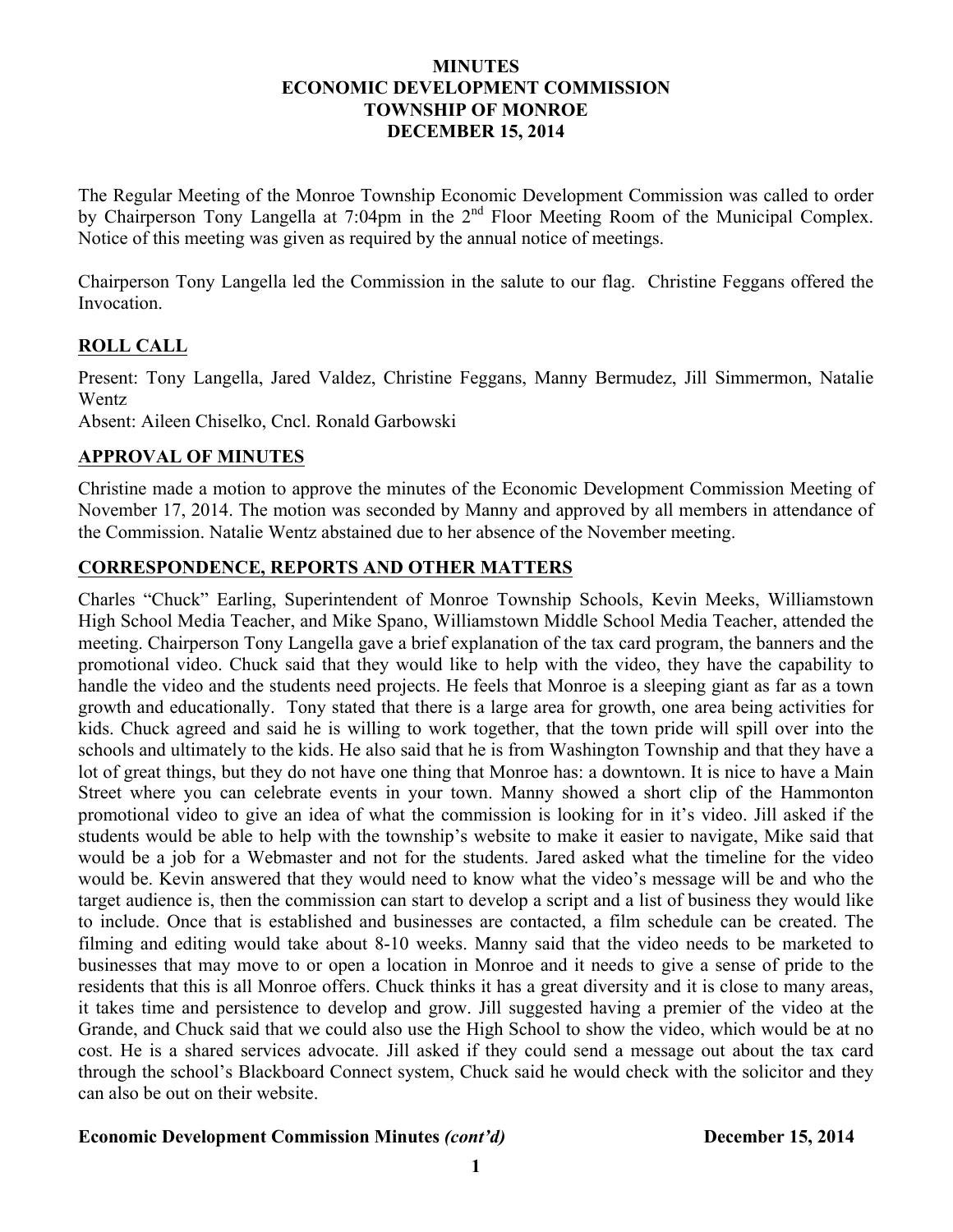## **CORRESPONDENCE, REPORTS AND OTHER MATTERS** *(cont'd)*

Mike asked when they could expect to hear from the commission with information for the video, Tony said once the commission meets with the new township administration about it, which would be most likely in January.

Tony said that Jason Painter, of Astro Signs, has to make the banners for Main Street narrower to be able to have them not go into the street and comply with zoning. He was also asked for a quote on tax card brochures. Jared made a motion to encumber \$1,700 for Astro Signs for the brochures, the motioned was seconded by Natalie.

Natalie brought up that we would need to have the businesses that will be in the promotional video are going to need to sign waivers since the video will be used on social media and posted on websites.

Christine gave a update on Spotlight on Business, MomMom's coffee shop did the spotlight in November. Manny suggested Auto Zone for January since they just opened on the Black Horse Pike

Tony asked for everyone to say what they thought was good about 2014 and what they want to see or do in 2015. Jared thought there was good energy and guests in 2014; in 2015 he would like to contact other towns that have had the tax card already in their towns. Christine would love to see the town to be highlighted and to grow. Jill was thrilled that Chuck came to the meeting and that he is so willing to help with the video. She feels the momentum is great. Manny compared his time here like the commission was given a puzzle in a box and in 2014 the pieces have been shuffled and we are starting to know where the pieces go. 2015 is going to be more productive than 2014. Manny also gave some ideas for what to feature in the video: historic Main Street-the heart of Williamstown, the Grande theatre and historic spots, proximity to other areas, housing, you can rent or own, and the residential boom that is going on. Also, the businesses on the Black Horse Pike, including the new businesses and the new residential community behind Sam's Club. Churches, school campuses, clubs, activities and sports that bring communities together, recreational fields, the tax card program, golf courses, farm preservation, music festival. Christine added the Amish Market should also be included. Natalie said that there is so much going on and being done at the same time and she would like to see them completed by the end of 2015. Tony thinks that in 2014 more was done than previous years and in 2015 more is going to be accomplished.

#### **Economic Development Commission Minutes** *(cont'd)* **December 15, 2014**

## **ADJOURNMENT**

With no further business to discuss, Tony asked for a motion to adjourn Jared made a motion to adjourn the Monroe Township Economic Development Commission Meeting of December 15, 2014. The motion was seconded by Christine; all in favor. Meeting adjourned at 8:40pm.

Respectfully submitted,

Jacqualyn Allen